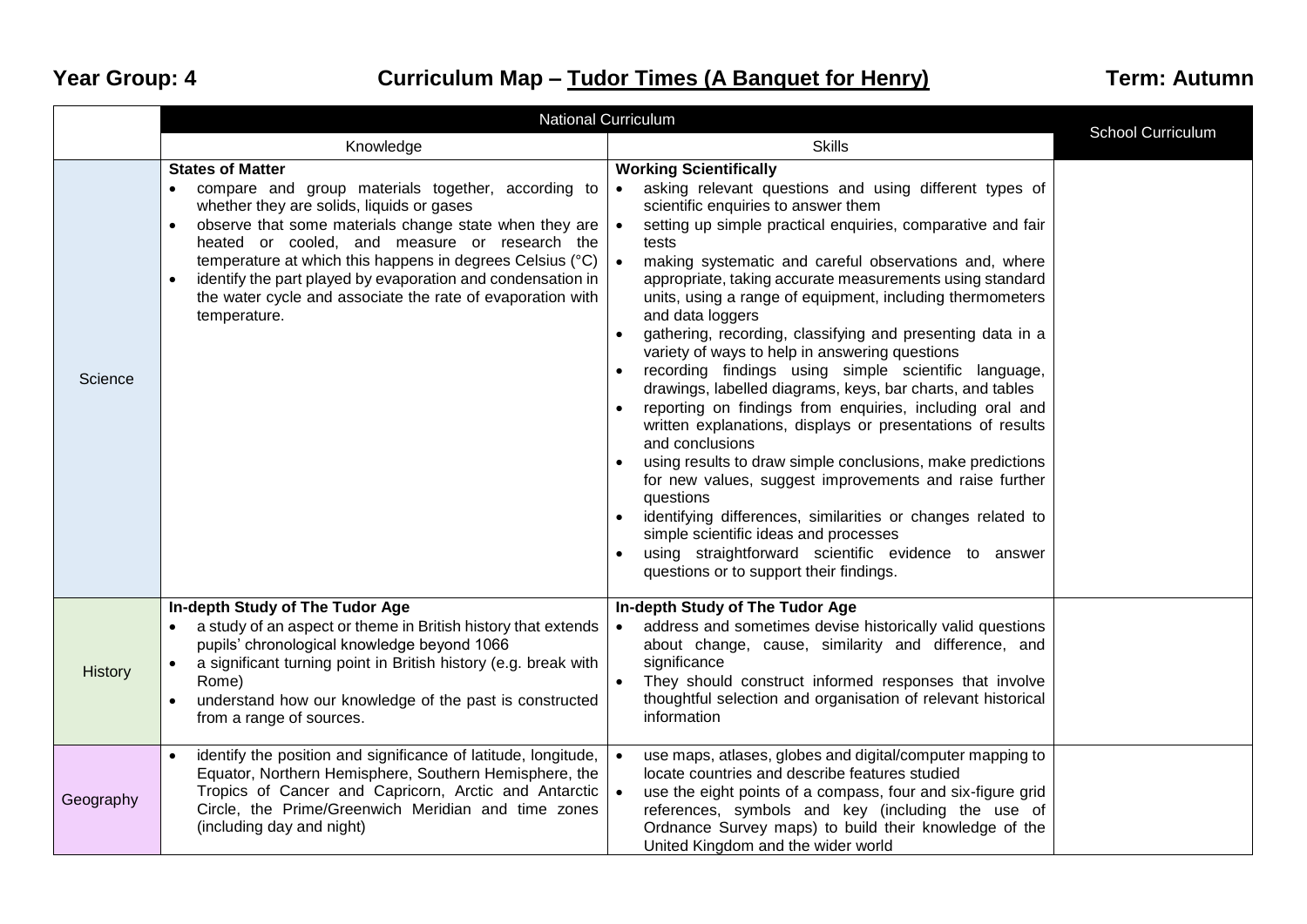|                        | <b>Dry Colour (pastels)</b>                                                                                                                                                                                                                                                                                                                                                                                                                                                                                                                                                                                                                                                                                                        | <b>Dry Colour (pastels)</b>                                                                                                                                                                                                       |           |
|------------------------|------------------------------------------------------------------------------------------------------------------------------------------------------------------------------------------------------------------------------------------------------------------------------------------------------------------------------------------------------------------------------------------------------------------------------------------------------------------------------------------------------------------------------------------------------------------------------------------------------------------------------------------------------------------------------------------------------------------------------------|-----------------------------------------------------------------------------------------------------------------------------------------------------------------------------------------------------------------------------------|-----------|
| Art                    | Know about great artists, architects and designers in<br>history                                                                                                                                                                                                                                                                                                                                                                                                                                                                                                                                                                                                                                                                   | Create sketch books to record their observations and use<br>them to review and revisit ideas<br>Improve mastery of art and design techniques, including<br>$\bullet$<br>drawing, painting and sculpture with a range of materials |           |
| Design &<br>Technology | Design and Make a Tudor Purse<br>use research and develop design criteria to inform the<br>design of innovative, functional, appealing products that are<br>fit for purpose, aimed at particular individuals or groups<br>select from and use a wider range of tools and equipment<br>to perform practical tasks [for example, cutting, shaping,<br>joining and finishing], accurately<br>select from and use a wider range of materials and<br>components, including construction materials, textiles and<br>ingredients, according to their functional properties and<br>aesthetic qualities<br>evaluate their ideas and products against their own design<br>criteria and consider the views of others to improve their<br>work | Design and Make a Tudor Purse                                                                                                                                                                                                     | $\bullet$ |
| Computing              | We are HTML editors<br>design, write and debug programs that accomplish specific<br>goals, including controlling or simulating physical systems;<br>solve problems by decomposing them into smaller parts<br>use sequence, selection, and repetition in programs; work<br>$\bullet$<br>with variables and various forms of input and output<br>use logical reasoning to explain how some simple<br>algorithms work and to detect and correct errors in<br>algorithms and programs<br>understand computer networks including the internet; how<br>they can provide multiple services, such as the world wide<br>web; and the opportunities they offer for communication<br>and collaboration                                        |                                                                                                                                                                                                                                   |           |